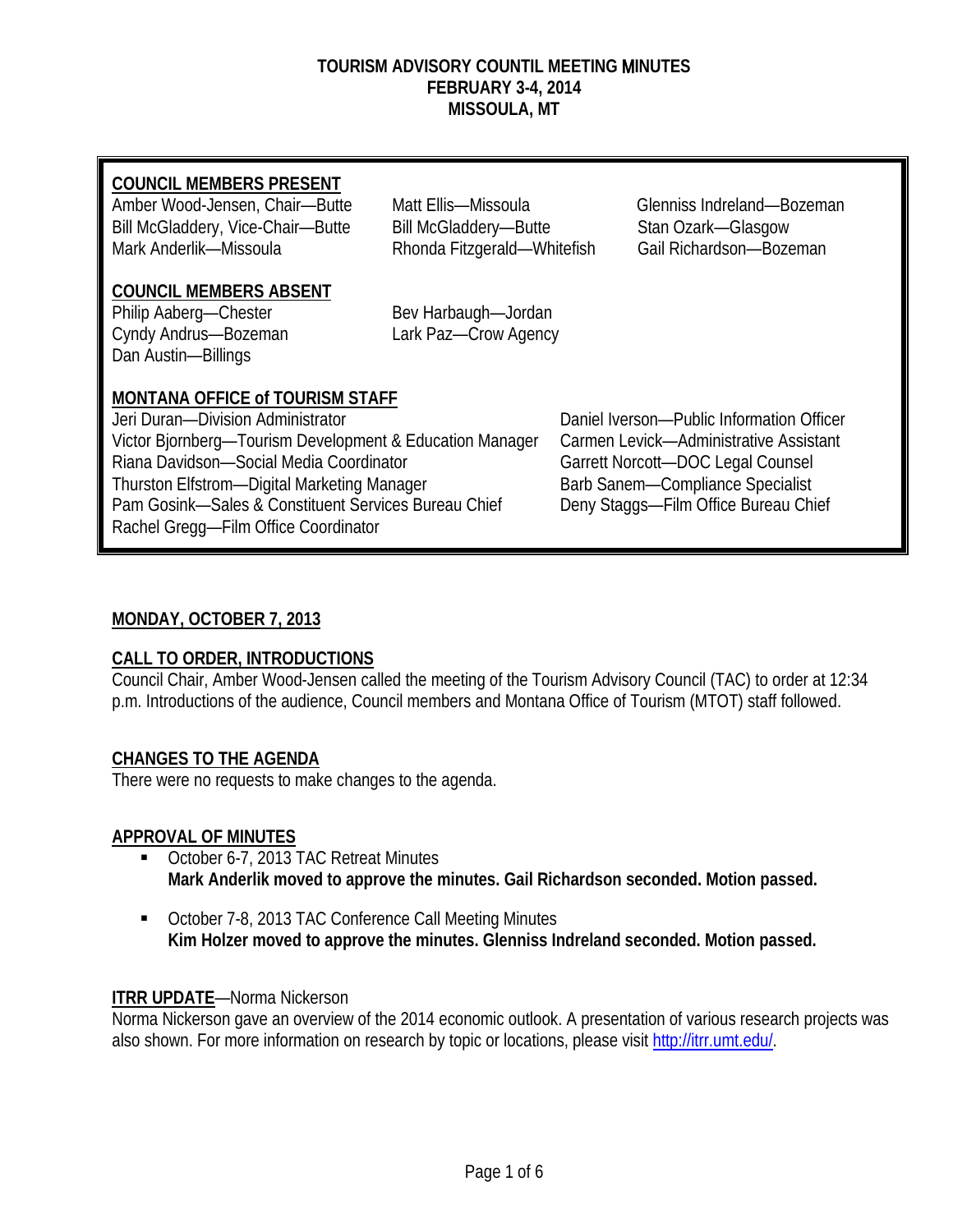## **MONTANA OFFICE OF TOURISM (MTOT) UPDATE**—Jeri Duran, Administrator

Montana Office of Tourism (MTOT) and Montana Film Office (MFO) updates were given along with the lodging tax revenue reports. Highlights included:

- MTOT Staff/Organizational changes—Daniel Iverson has joined MTOT as the new public information officer, replacing Sarah Lawlor. Recruitment for filling the Marketing Bureau Chief position formerly held by Katy Peterson will take place over the next couple of months.
- The Montana Film Office took third place for logo design and digital video from the Association of Film Commissioners International
- MTOT received 30 applications requesting \$590 million for the Tourism E-Marketing Technology Grant Program. Nine projects will be funded utilizing the \$200,000 available for this program.
- Get Lost (in Montana) merchandise is now available for sale online. For more information, you can visit [www.getlostmontana.com](http://www.getlostmontana.com/) and click on the "Get the Gear" tab.

## **Revenue Reports**

- **2nd Quarter**—**(April-June 2013)**—Statewide collections were up 7% over 2012
- **3rd Quarter**—**(July-September 2013)**—Statewide collections were up 5% over 2012
- **Smith Travel Research**—Year to date (through November 2013), Montana is up 0.5% in rooms sold and 3.8% in room revenue over 2012

## **PUBLIC COMMENT**

*Adventure Cycling*: Jim Sayer from Adventure Cycling thanked MTOT for the E-Marketing Tourism Grant. He also invited meeting attendees to visit Adventure Cycling while they were in Missoula. He noted that bicycle tourism is growing and that he would love to work with the TAC and meeting attendees to promote it.

*Destination Missoula*: Barb Neilan welcomed everyone to Missoula and invited the meeting attendees to the reception that evening at the University of Montana.

## **COMMITTEE REPORTS**

## **Executive Committee**—Amber Wood-Jensen, Chair

Amber said that the TAC would have a short meeting on April 13, prior the Governor's Conference on Tourism in Billings. She said that in helping to orientate new TAC members, the Executive Committee decided to bring back the buddy/mentor system for new members of the Council. Rhonda Fitzgerald will be the buddy for Matt Ellis and Cyndy Andrus will be the buddy for Mark Anderlik.

Other things discussed at the Executive Committee meeting included discussion on the upcoming legislative session, job descriptions for TAC members and goals and strategies for TAC committees.

## **Research Committee**—Bill McGladdery, Chair

Bill gave the recommendations of the Research Committee for FY15 research projects for a total of \$635,400. Those projects are:

- Continuation of the Quarterly Nonresident Visitor Analysis
- 2015 Outlook and 2014 Economic Impacts
- **Monitoring of Tourism & Recreation in MT**
- **Economic Impacts on Counties and Regions**
- Data Mining of ITRR Data Sets
- Panel Studies
- Resource Library & Website Revamp
- **Survey Kits**

**Glenniss Indreland moved to approve the recommendations of the Research Committee. Kim Holzer seconded. Motion passed.**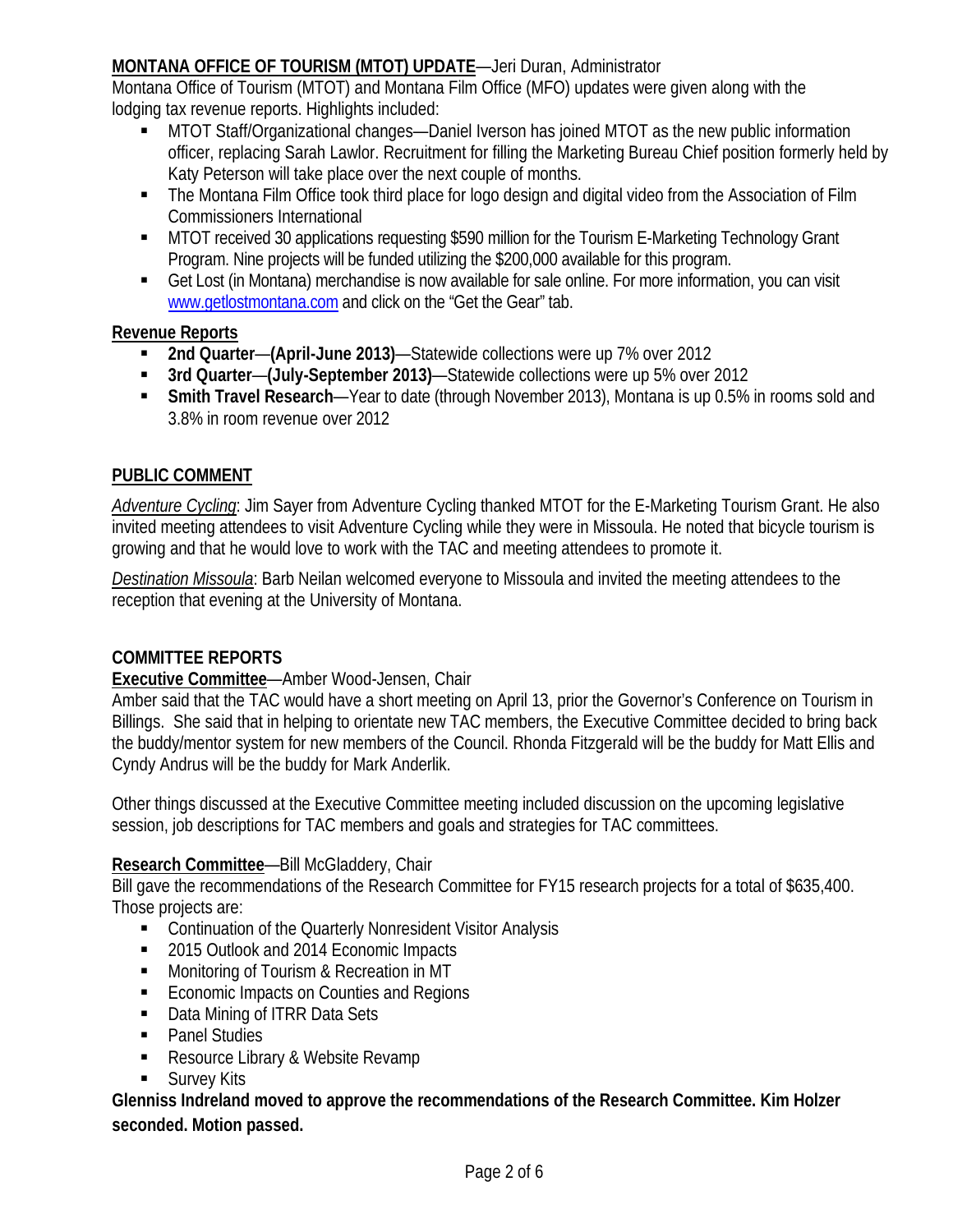## **Ad-hoc Committees**—Amber Wood-Jensen, Chair

Amber said that the TAC is working moving forward with the following ad-hoc committees and will be discussing in further detail during the meeting at the Governor's Conference. Those committees are:

- TAC Member Role Descriptions—Amber Wood-Jensen, Cyndy Andrus
- Advising the Governor—Stan Ozark, Dan Austin, Gail Richardson and Mark Anderlik
- MTOT Partnerships—Amber Wood-Jensen, Bill McGladdery, Philip Aaberg, Bev Harbaugh and Kim Holzer
- Measurement & Accountability—Rhonda Fitzgerald, Cyndy Andrus and Matt Ellis
- Infrastructure & Wayfinding—Rhonda Fitzgerald, Gail Richardson, Kim Holzer and Matt Ellis
- Develop & Prioritize Future Initiative/Themes—Philip Aaberg, Glenniss Indreland and Mark Anderlik

### **Site Selection Task Force**—Mike Mergenthaler, Chair

Mike Mergenthaler said that the Site Selection Task Force received four bids for the February 2015 TAC meeting in Helena. The Committee's recommendation was for the Comfort Suites (lodging)/Gateway Center (meeting location).

#### **Gail Richardson moved to approve the recommendation of the Site Selection Committee. Matt Ellis seconded. Bill McGladdery abstained. Motion passed.**

### **Tourism Awards Update**—Amber Wood-Jensen, Chair

Amber announced that the tourism awards process has changed. New categories have been added and to be more reflective and related to MTOT programs and tourism promotional efforts around the state. The new categories will be:

- Co-op Partner Award—(entities that have partnered with MTOT for a campaign, project, etc)
- Gateway Community Award—(community that has worked to incorporate the MT brand and be a gateway to some of our most visited attractions)
- Outstanding Film Friendly Community Award
- Best Use of Social or Digital Media Award
- Special Event Grant Program Award
- **Tourism Infrastructure Investment Program Award**
- Technology Innovation Award (e-marketing tech grant recipients)
- Tourism Ambassador of the Year (business or individual that has helped to spread the message of the Montana Brand, importance of tourism or that really is an ambassador for what MTOT does and helps spread the message to get others on board)

MTOT will compile the list of nominees for all categories except for the Tourism Ambassador of the Year. For this category, one nominee will be submitted from each Region. The nominee list (with a brief description of each) will be sent out in a survey monkey link to be voted on by the TAC, Regions, CVBs and other tourism partners.

Winners will be announced "academy award" style with results in an envelope so nobody will know who the winner is until that moment.

**NEXT EXIT HISTORY**—Dave Strohmaier, Project Historian, Historical Research Associates, Inc. A presentation and overview of the Next Exit History mobile app was shown.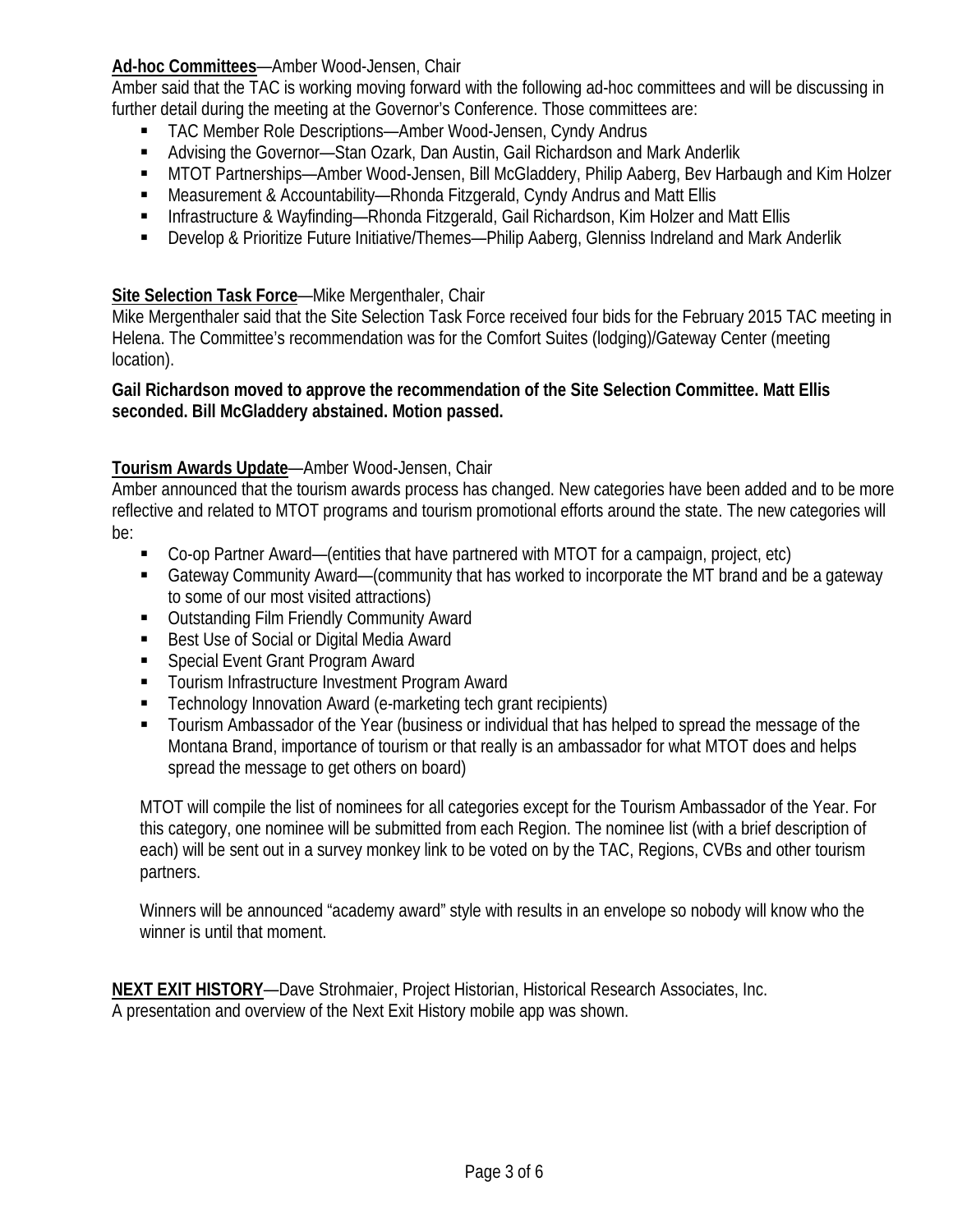### **Panel Discussion—Strategic Legislative Planning for Tourism**

- Mike Garcia, Voices of Montana Tourism
- Drew Geiger, Tourism Matters to Montana
- Jeri Duran, Montana Office of Tourism
- Deny Staggs, Montana Film Office
- Chas VanGenderen, Montana State Parks
- Elijah Allen, Montana Heritage Commission (Tentative)

The panel discussed the importance of monitoring tourism related issues for the upcoming legislative session. Suggestion was made to possibly form a legislative coalition group similar to the group formed for the 2007 session that included various partners from across the state.

### **TUESDAY, FEBRUARY 4, 2014**

Amber Wood-Jensen called the meeting to order at 8:00 a.m. She thanked the reception sponsors and hotel staff for their hospitality.

## **TRAVEL/VISITOR GUIDE DISCUSSION**—Bill McGladdery

Bill McGladdery said that at the October 2013 meeting there was a discussion regarding the practice of ad revenues for guide books going into private funds. He read a memo from the Southeast Montana Tourism Region Board of Directors that the TAC received via e-mail from John Brewer asking that the TAC not change their policy regarding the use of ad sale revenues. He said that the reference to "unrestricted funds" was used seven times in the memo.

Rhonda Fitzgerald said that she does not look at this as a change, because as long as she can remember, the TAC has never permitted ad revenues to be put into private funds. She said that originally, the ad sales were permitted because they helped defray the cost of the projects for the Regions and CVBs with smaller budgets. At the time, the guidebooks were an essential part of marketing.

Based on research done by MTOT in 2010, the results show that advertising lowers the credibility of the guidebook in the eyes of the visitor. She said that if the Regions or CVBs need ad sale revenues to help pay for the project, the TAC wants to allow that.

Racene Friede commented that there are items that are not currently allowed to use bed tax funds for that the Regions and CVBs utilize the ad sale revenue funds for such as:

- $\blacksquare$  Items for resale
- Operations for events such as conventions and press events
- Disbursement of funds to other promotional entities
- Financial sponsorships

She said that she would encourage that if this is the direction that the TAC wants to go, that before implementing these changes that the rules and regulations be reviewed and changed so that it does not create a budgeting crunch for the Regions and CVBs moving forward.

#### **Rhonda Fitzgerald moved that in the Rules & Regulations, anywhere that "ad sales" are referenced to add language "any revenue from ad sales must be applied to the cost of that project". Mark Anderlik seconded.**

After more discussion, the motion was amended to add "if ad sales exceed the cost of the project, the money can be used for other bed tax funded projects or moved to private funds".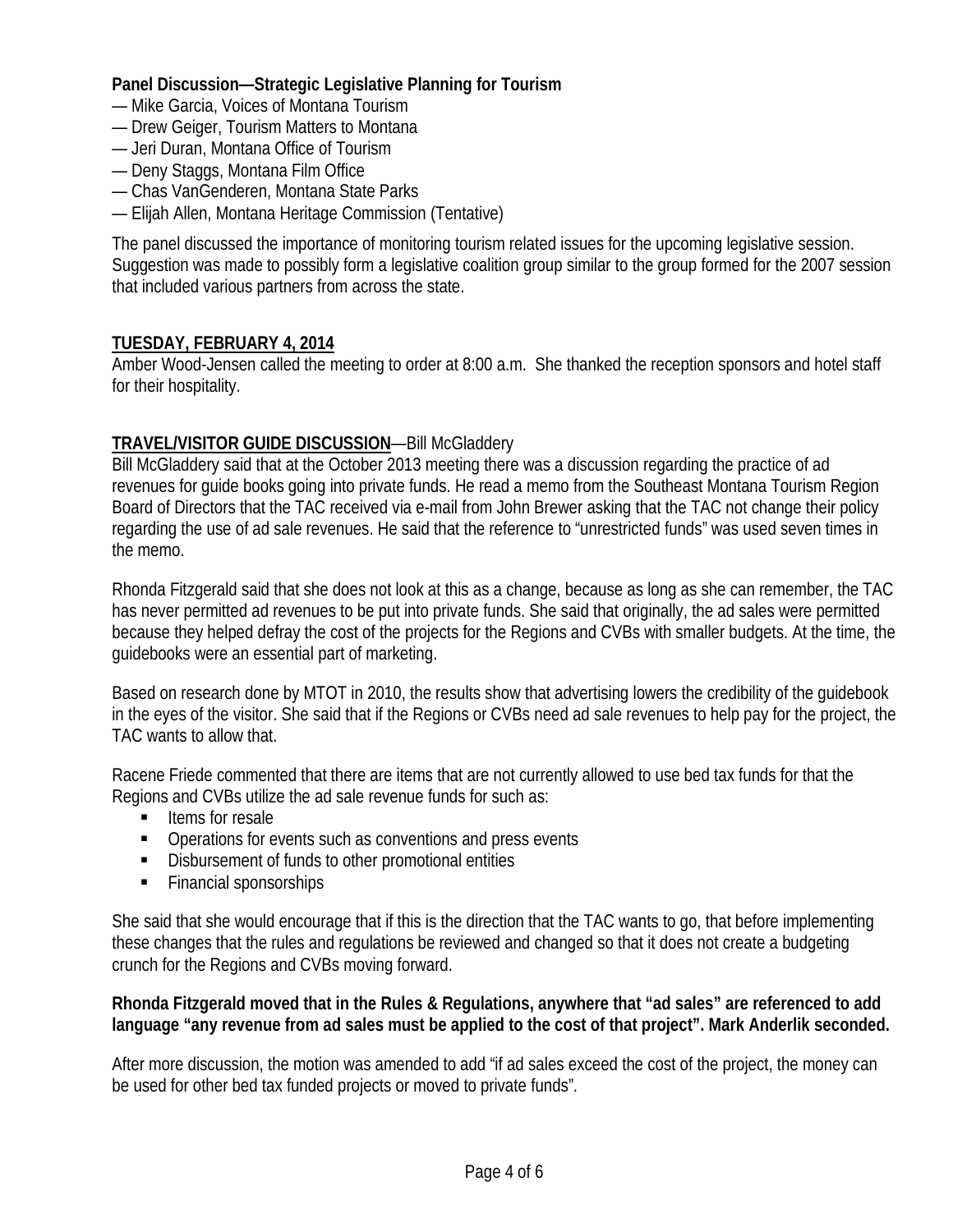**Rhonda Fitzgerald amended the motion to say that in the Rules & Regulations, anywhere a bed tax funded project that involved ad sales language would be added to say "any advertising revenue from that bed tax funded project must be applied to the cost of that project". Mark Anderlik seconded.** 

This discussion was tabled until later in the meeting to allow time for the TAC to formulate a motion that is a clear and concise.

Rules & Regulations Page 22 (Compliance Requirement & Reporting) "Actions for Non-Compliance" **Glenniss Indreland moved to adopt the language for fines as submitted. Gail Richardson seconded. Matt Ellis opposed the motion. Motion passed.** 

After the break, discussion regarding ad sale revenues continued.

**Rhonda Fitzgerald stated that she, Matt Ellis, Glenniss Indreland, Bill McGladdery and Kim Holzer re-wrote the previous motion regarding ad sale revenues. Rhonda Fitzgerald stated the motion to say that in the rules and regulations for the Region and CVB use of the lodging facility use tax, add language in the areas where it references ad sales to say "any revenue earned from ad sales on a lodging use tax funded project must be first applied toward the lodging use tax cost of that project. She clarified this would appear in Appendix C (page 32-42) of the Rules & Regulations under electronic material, portable media and printed material. Mark Anderlik seconded. Stan Ozark opposed the motion. Motion passed.** 

Discussion followed to state that the TAC would review items under specific allowable expenses and discuss this at their meeting prior to the Governor's Conference in April. They asked the Regions and CVBs to come up with a list of things that they would like to see under allowable expenses.

Rules & Regulations Page 37-38 "Printed Material" Recommendation was to delete number 3 and 5 and to amend number 6 to say "Printed on recycled paper or the use of the recycle symbol is encouraged.

**Rhonda Fitzgerald moved to approve the recommendations for required language under printed material. Gail Richardson seconded. Motion passed.** 

**Bill McGladdery moved to approve all other changes for the marketing plan re-boot. Kim Holzer seconded. Motion passed.** 

**CONSUMER MARKETING UPDATE**—Riana Davidson, Social Media Coordinator, MTOT An overview of the MTOT warm campaigns including national key markets was shown.

**MARKETING COMMITTEE REPORT**—Stan Ozark, Chair, Marketing Committee The Marketing Committee recommended final approval for the following FY13 audits:

 *Big Sky CVB*: Approval as submitted with uncommitted funds on hand of \$42,584.99.  **Bill McGladdery moved to approve the recommendation. Kim Holzer seconded. Motion passed.**

 *Bozeman CVB*: Approval as submitted with uncommitted funds on hand of \$10,000.23.  **Glenniss Indreland moved to approve the recommendation. Gail Richardson seconded. Motion passed.**

 *Butte CVB*: Approval as submitted with uncommitted funds on hand of \$468.66.  **Mark Anderlik moved to approve the recommendation. Gail Richardson seconded. Motion passed.**